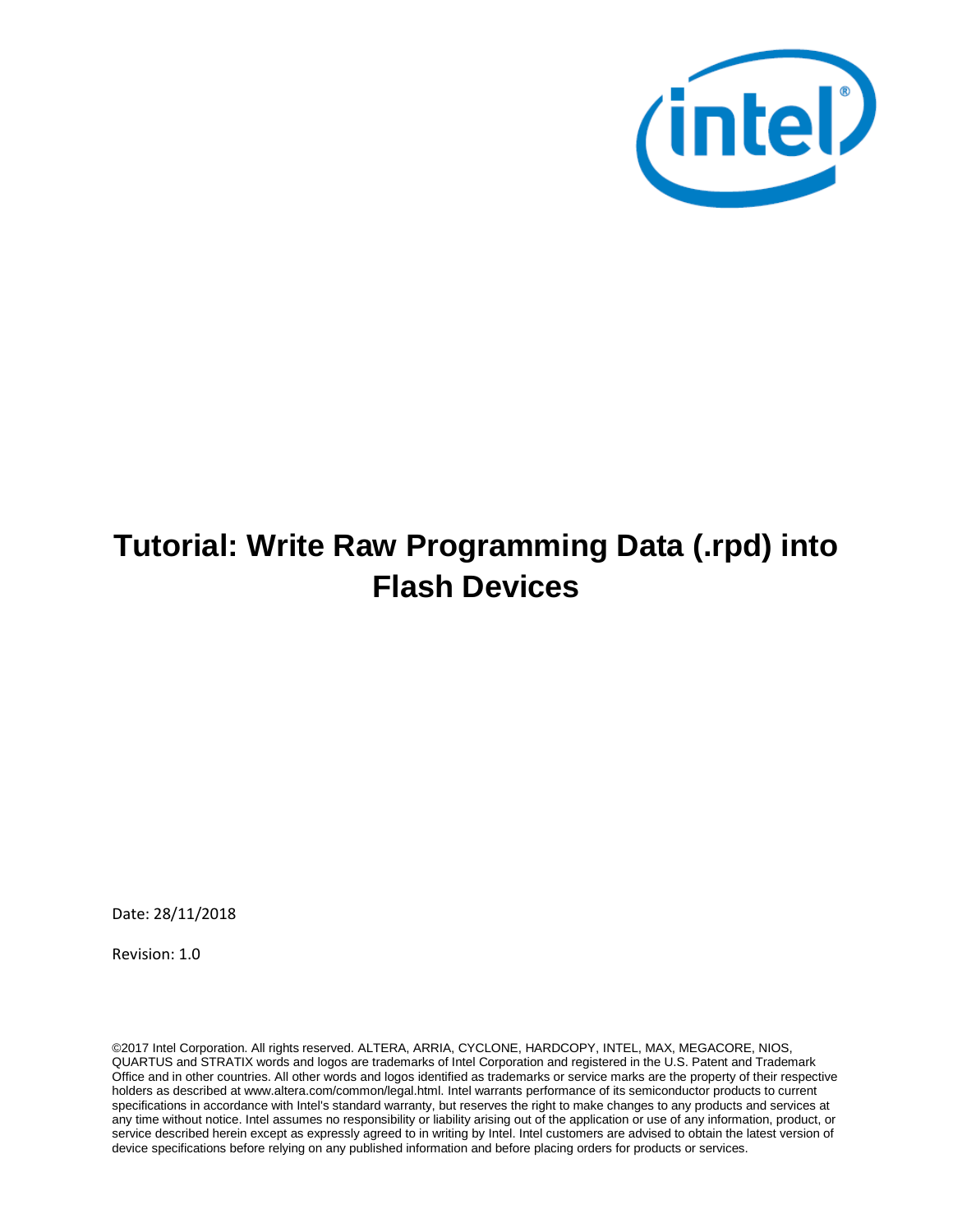### **Table of Contents**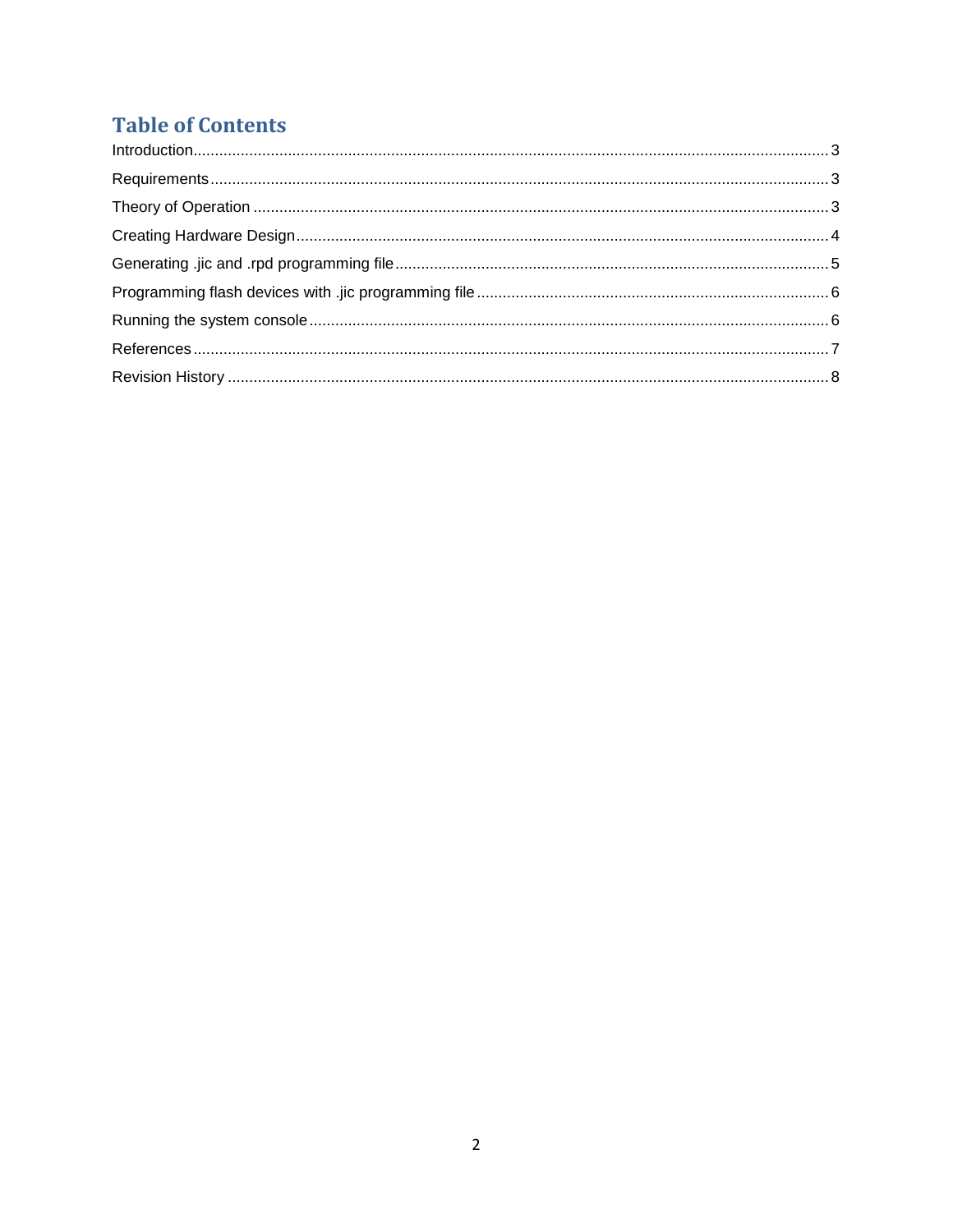#### <span id="page-2-0"></span>Introduction

This tutorial describes the flow to write Raw Programming Data (.rpd) files into flash devices using Stratix 10 Serial Flash Mailbox Client Intel FPGA IP Core. The tutorial is demonstrated using system console.

#### <span id="page-2-1"></span>Requirements

The following are the hardware and software requirements for the design example:

- Stratix 10
- Intel Quartus Prime Pro Edition software version 18.0 and later
- Intel FPGA Download Cable II
- <span id="page-2-2"></span>• Flash devices
- *- Note: This design example is tested on Stratix 10 SoC Development Kit and Micron MT25QU02G.*



### Theory of Operation

#### **Figure 1. Block diagram of modules in the reference design**

Figure 1 shows the high-level modules in the reference design and the interfaces among the modules. First, FPGA programming file with Stratix 10 Serial Flash Mailbox Client Intel FPGA IP Core and JTAG to Avalon Master Bridge IP Core instantiated is programmed into flash memory. Then, another design is created and then converted to Raw Programming Data (.rpd) programming file. System Console Graphics User Interface (GUI) is used to access to Stratix 10 Serial Flash Mailbox Client Intel FPGA IP Core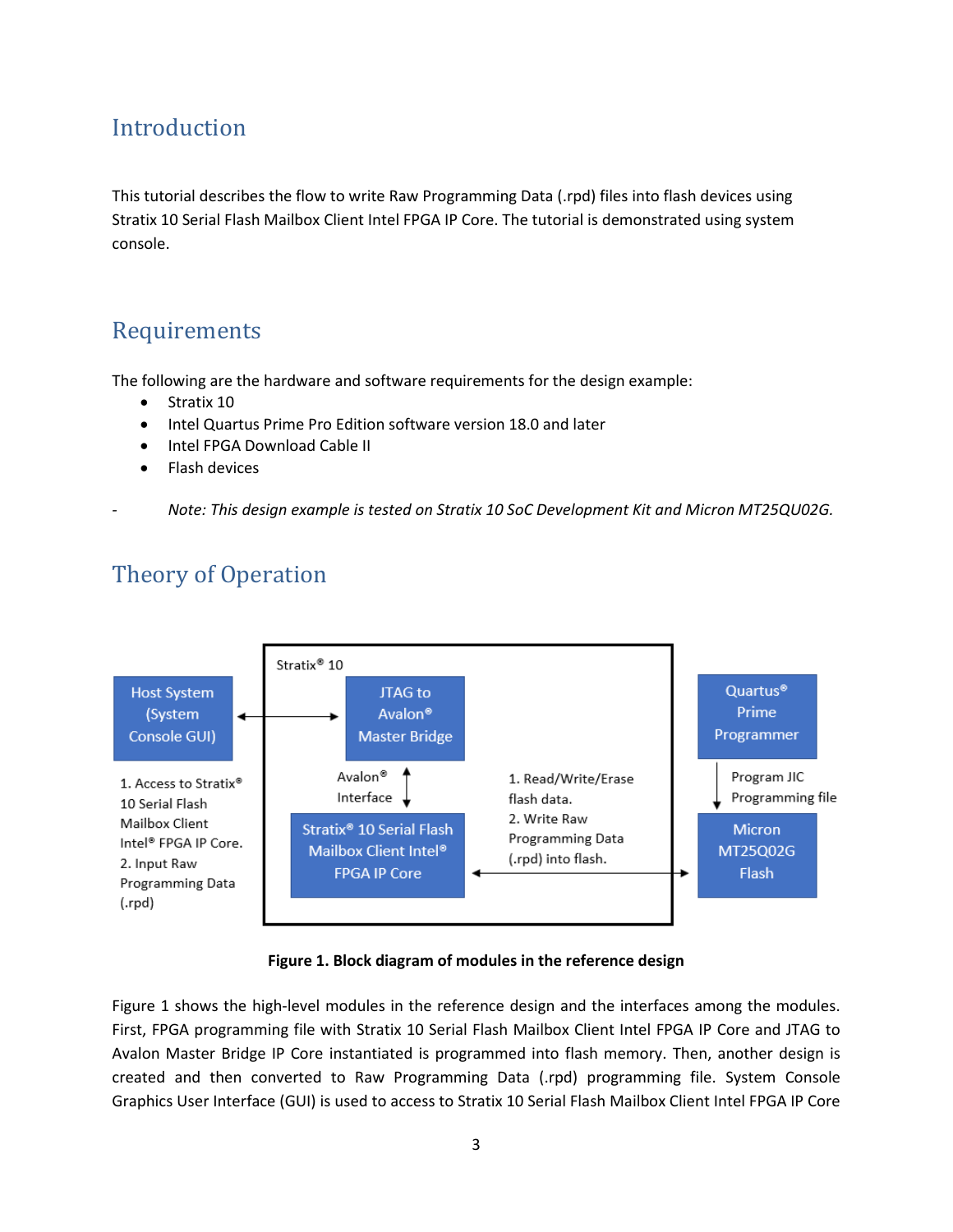to perform simple memory operation such as read and write from and to flash devices. Finally, System Console GUI is used to write Raw Programming Data into flash devices.

#### <span id="page-3-0"></span>Creating Hardware Design

1. To create a hardware project with JTAG master as host, instantiate a Serial Flash Mailbox Client Intel FPGA IP and connect to JTAG to Avalon Master Bridge in Intel Quartus Prime Pro Edition software.

|                         |                | System: platform<br>Path: clock_in          |                                                      |              |                 |             |             |      |
|-------------------------|----------------|---------------------------------------------|------------------------------------------------------|--------------|-----------------|-------------|-------------|------|
| Use                     | Connections    | Name                                        | Description                                          | Export       | Clock           | Base        | End         | IRO. |
| $\overline{\mathbf{v}}$ |                | $\Box$ clock_in                             | Clock Bridge Intel FPGA IP                           |              |                 |             |             |      |
|                         | $\overline{D}$ | $in$ <sub>-Clk</sub>                        | Clock Input                                          | clk          | exported        |             |             |      |
|                         |                | out_clk                                     | Clock Output                                         | Doub         | / clock_in_o    |             |             |      |
| $\boldsymbol{\nu}$      |                | □ reset_in                                  | Reset Bridge Intel FPGA IP                           |              |                 |             |             |      |
|                         |                | clk                                         | Clock Input                                          | Doub         | clock_in_       |             |             |      |
|                         | ⊳              | in_reset                                    | Reset Input                                          | reset [clk]  |                 |             |             |      |
|                         |                | out_reset                                   | Reset Output                                         | Doubl [clk]  |                 |             |             |      |
| $\overline{\mathbf{v}}$ |                | $\boxminus$ stratix10 serial flash client 0 | Stratix 10 Serial Flash Mailbox Client Intel FPGA IP |              |                 |             |             |      |
|                         |                | clk                                         | Clock Input                                          |              | Doubl clock_in_ |             |             |      |
|                         |                | csr                                         | Avalon Memory Mapped Slave                           | Doubl [clk]  |                 | 0x0000 0000 | 0x0000_01ff |      |
|                         |                | irq                                         | Interrupt Sender                                     | Doubl [clk]  |                 |             |             |      |
|                         |                | rd_mem                                      | Avalon Memory Mapped Slave                           | Doubl [clk]  |                 | 0x0000_0248 | Ox0000_024f |      |
|                         |                | reset                                       | Reset Input                                          | Doubl [clk]  |                 |             |             |      |
|                         |                | wr_mem                                      | Avalon Memory Mapped Slave                           | Doubl [clk]  |                 | 0x0000_0240 | 0x0000_0247 |      |
| $\boldsymbol{\nu}$      |                | $\boxminus$ master_0                        | ITAG to Avaion Master Bridge Intel FPGA IP           |              |                 |             |             |      |
|                         |                | clk                                         | Clock Input                                          |              | Doubl clock_in_ |             |             |      |
|                         |                | clk_reset                                   | Reset Input                                          | <b>Doubl</b> |                 |             |             |      |
|                         |                | master                                      | Avalon Memory Mapped Master                          | Doubl [clk]  |                 |             |             |      |
|                         |                | master_reset                                | Reset Output                                         | Doubl        |                 |             |             |      |

- 2. Set base address for **csr**, **rd\_mem** and **wr\_mem**.
	- *- Note: You may refer to design example for the hardware design.*
- 3. Configure the configuration scheme to Active Serial x4 in Intel Quartus Prime Pro Edition software by selecting **Assignments** -> **Device** -> **Device and Pin Options** -> **Configuration**.

| General                                               | <b>Configuration</b>                                                                                     |      |                                                                                                                                                                                                                               |       |  |  |  |  |
|-------------------------------------------------------|----------------------------------------------------------------------------------------------------------|------|-------------------------------------------------------------------------------------------------------------------------------------------------------------------------------------------------------------------------------|-------|--|--|--|--|
| Configuration                                         |                                                                                                          |      |                                                                                                                                                                                                                               |       |  |  |  |  |
| <b>Programming Files</b><br><b>Unused Pins</b>        | Specify the device configuration scheme and the configuration device.                                    |      |                                                                                                                                                                                                                               |       |  |  |  |  |
| <b>Dual-Purpose Pins</b><br><b>Board Trace Model</b>  | Configuration scheme <sup>1</sup> Active Serial x4 (can use Configuration Device)<br>Configuration model |      |                                                                                                                                                                                                                               |       |  |  |  |  |
| I/O Timing<br>Voltage                                 |                                                                                                          |      |                                                                                                                                                                                                                               |       |  |  |  |  |
| <b>Error Detection CRC</b>                            | Configuration device                                                                                     |      |                                                                                                                                                                                                                               |       |  |  |  |  |
| <b>CvP Settings</b><br><b>Partial Reconfiguration</b> | √ Use configuration device:                                                                              | Auto |                                                                                                                                                                                                                               |       |  |  |  |  |
| Power Management & VID                                |                                                                                                          |      | Configuration Device Options                                                                                                                                                                                                  |       |  |  |  |  |
|                                                       | Configuration device I/O voltage: Auto                                                                   |      |                                                                                                                                                                                                                               | v     |  |  |  |  |
|                                                       | Force VCCIO to be compatible with configuration I/O voltage                                              |      |                                                                                                                                                                                                                               |       |  |  |  |  |
|                                                       | VID Operation mode                                                                                       |      |                                                                                                                                                                                                                               |       |  |  |  |  |
|                                                       | Configuration pin:                                                                                       |      | Configuration Pin Options                                                                                                                                                                                                     |       |  |  |  |  |
|                                                       | V Generale compressed citativenes                                                                        |      |                                                                                                                                                                                                                               |       |  |  |  |  |
|                                                       | Active serial clock source: 115 MHz maximum using Internal Oscillator                                    |      |                                                                                                                                                                                                                               | ٠     |  |  |  |  |
|                                                       | <b>The Enable input treastate on active configuration pins in user mode</b>                              |      |                                                                                                                                                                                                                               |       |  |  |  |  |
|                                                       | HPS/FPGA configuration order                                                                             |      | After INIT_DONE                                                                                                                                                                                                               | ۰     |  |  |  |  |
|                                                       | HPS debug access port (DAP)                                                                              |      | Disabled                                                                                                                                                                                                                      | ÷     |  |  |  |  |
|                                                       | Disable Register Power-up Initialization                                                                 |      |                                                                                                                                                                                                                               |       |  |  |  |  |
|                                                       | Description:                                                                                             |      |                                                                                                                                                                                                                               |       |  |  |  |  |
|                                                       | (PPx32), Active Serial x1 (ASx1), Active Serial x4 (ASx4) and AVST x8, x16 and x32.                      |      | The method used to configure a device with a design. Available configuration schemes depend on selected<br>device family: Passive Serial (PS), Passive Parallel x8 (PPx8), Passive Parallel x16 (PPx16), Passive Parallel x32 |       |  |  |  |  |
|                                                       |                                                                                                          |      |                                                                                                                                                                                                                               | Reset |  |  |  |  |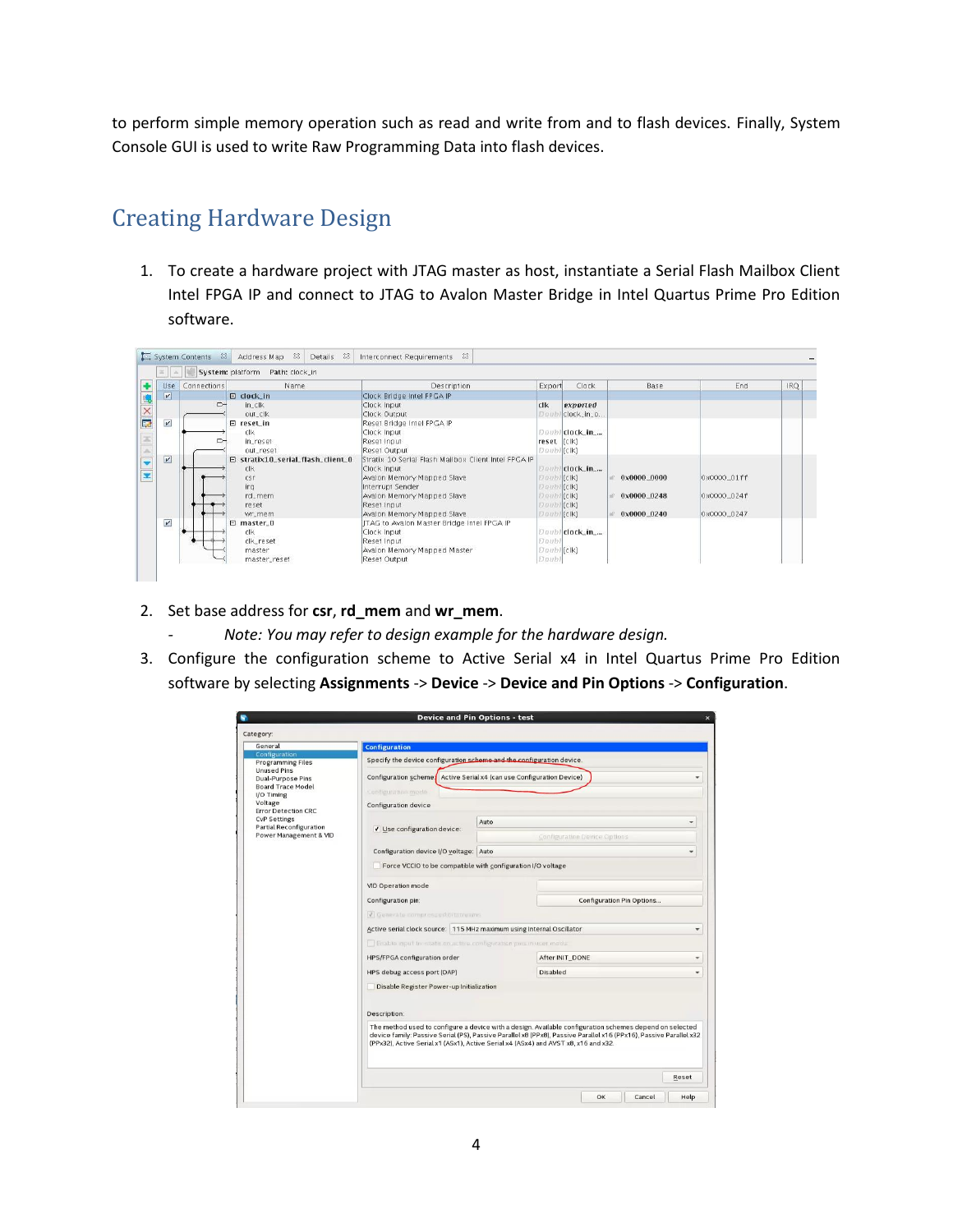### <span id="page-4-0"></span>Generating .jic and .rpd programming file

- 1. Open Intel Quartus Prime Pro Edition software.
- 2. On the **File** menu, click **Convert Programming Files**.
- 3. Select **JTAG Indirect Configuration File (.jic)** from **Programming file type** drop-down list.
- 4. Select the configuration device from **Configuration device** drop-down list.
	- *- Note: The configuration device depends on the type of configuration device used in the board.*
- 5. Select **Active Serial x4** from **Mode** drop-down list.
- 6. Add SOF programming file into **SOF Data**.
- 7. Add Device used into **Flash Loader**.
	- *- Note: The device used must be the same as the device used in Intel Quartus Prime Pro Edition software.*
- 8. Tick Create config data RPD to enable the generation of RPD file.
- 9. Click **Options/Boot** info and select **little Endian**.

| Tools Window<br>File                  |                                                                                                                                                       |            |                                                                                                                        |                       |       |                         | Search Intel FPGA |
|---------------------------------------|-------------------------------------------------------------------------------------------------------------------------------------------------------|------------|------------------------------------------------------------------------------------------------------------------------|-----------------------|-------|-------------------------|-------------------|
| future use.<br>Conversion setup files | Specify the input files to convert and the type of programming file to generate.                                                                      |            | You can also import input file information from other files and save the conversion setup information created here for |                       |       |                         |                   |
|                                       | Open Conversion Setup Data                                                                                                                            |            |                                                                                                                        |                       |       | Save Conversion Setup   |                   |
| Output programming file               |                                                                                                                                                       |            |                                                                                                                        |                       |       |                         |                   |
| Programming file type:                | JTAG Indirect Configuration File (.jic)                                                                                                               |            |                                                                                                                        |                       |       |                         | ۰                 |
| Options/Boot info                     | Configuration device:                                                                                                                                 | MT250U02G  |                                                                                                                        | $\check{\phantom{a}}$ | Mode: | <b>Active Serial x4</b> | ۰                 |
| File name:                            | test.jic                                                                                                                                              |            |                                                                                                                        |                       |       |                         | $\cdots$          |
| Advanced                              | Remote/Local update difference file:<br>√ Create Memory Map File (Generate test.map)<br>Create CvP files (Generate test periph jic and test core rbf) |            | NONE                                                                                                                   |                       |       |                         |                   |
| Input files to convert                | √ Create config data RPD (Generate test_auto.rpd)<br>Create Fault Injection File (Generate test fif)                                                  |            |                                                                                                                        |                       |       |                         |                   |
| File/Data area<br>Boot Info           |                                                                                                                                                       | Properties | <b>Start Address</b><br>0x00000000                                                                                     |                       |       |                         | Add Hex Data      |

10. Click **Generate** to generate both .jic and .rpd programming file.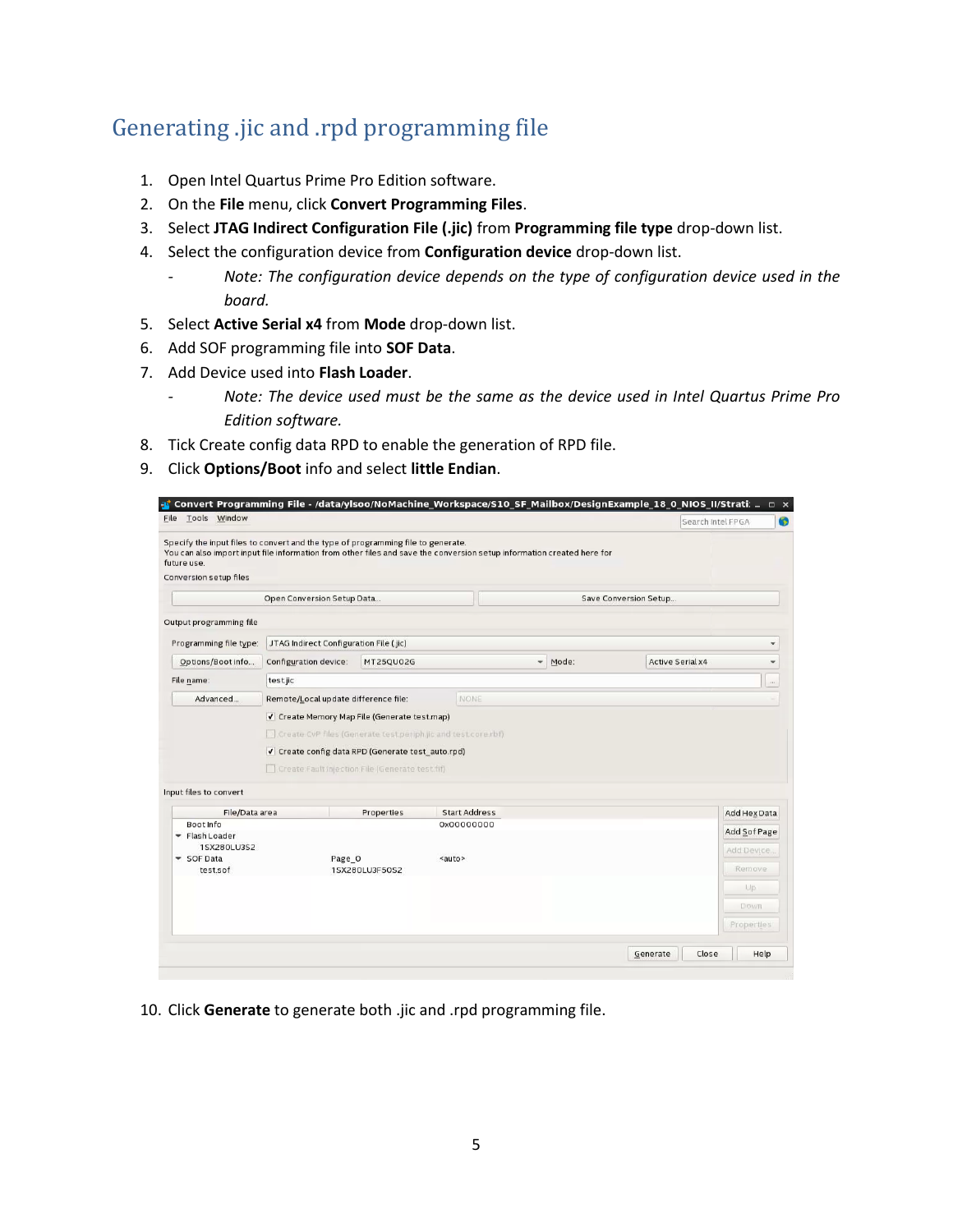### <span id="page-5-0"></span>Programming flash devices with .jic programming file

- 1. Open **Programmer**, click **Add File**, select the generated JIC programming file (.jic) and click **Open**.
- 2. Check the **Program/Configure** check box for the attached .jic file.
- 3. Click **Start** to start programming the flash devices.
- <span id="page-5-1"></span>4. Configuration is complete when the progress bar reaches 100%. Power cycle the board and the Intel Stratix 10 device is automatically configured with the image file via the Active Serial configuration scheme.

| Quartus Prime Programmer Pro Edition - [Chain1.cdf]*                                                    |                                                                                                           |                         |                 |          |                                |        |                 |         |                    | □                        | $\times$   |               |  |  |                 |
|---------------------------------------------------------------------------------------------------------|-----------------------------------------------------------------------------------------------------------|-------------------------|-----------------|----------|--------------------------------|--------|-----------------|---------|--------------------|--------------------------|------------|---------------|--|--|-----------------|
|                                                                                                         | File Edit View Processing Tools Window Help                                                               |                         |                 |          |                                |        |                 |         | Search Intel FPGA  |                          | 6          |               |  |  |                 |
| ą                                                                                                       |                                                                                                           |                         |                 |          |                                |        |                 |         |                    |                          |            |               |  |  |                 |
| Hardware Setup<br>Mode: JTAG<br>$\checkmark$<br>100% (Successful)<br>USB-BlasterII [USB-1]<br>Progress: |                                                                                                           |                         |                 |          |                                |        |                 |         |                    |                          |            |               |  |  |                 |
|                                                                                                         | Enable real-time ISP to allow background programming when available                                       |                         |                 |          |                                |        |                 |         |                    |                          |            |               |  |  |                 |
| $\mathbf{P}^{\Psi_{\text{Start}}}$                                                                      | File                                                                                                      | Device                  | Checksum        | Usercode | Program/<br>Configure          | Verify | Blank-<br>Check | Examine | Security<br>Bit    | Erase Read<br>ecks CLAMP | <b>ISP</b> | <b>SFILPF</b> |  |  |                 |
| <b>Mu<sub>Stop</sub></b>                                                                                | Factory SDM helper im 1SX280LU3S2                                                                         |                         | 00000000        | 00000000 | $\blacktriangledown$           |        |                 |         |                    |                          |            |               |  |  |                 |
| <b>B</b> Auto Detect                                                                                    | C:/Users/ylsoo/Des                                                                                        | MT25QU02G               | <b>D3E7CB73</b> |          | $\overline{\mathbf{v}}$        | □      | П               |         | ▀                  |                          |            |               |  |  |                 |
|                                                                                                         |                                                                                                           |                         |                 |          |                                |        |                 |         |                    |                          |            |               |  |  |                 |
| X Delete                                                                                                |                                                                                                           |                         |                 |          |                                |        |                 |         |                    |                          |            |               |  |  |                 |
| Add File                                                                                                | annonna:<br>MT25QU02G                                                                                     |                         |                 |          |                                |        |                 |         |                    |                          |            |               |  |  |                 |
| M <sup>o</sup> Change File                                                                              | <u>'nuunna</u>                                                                                            |                         |                 |          |                                |        |                 |         |                    |                          |            |               |  |  |                 |
| Save File                                                                                               |                                                                                                           |                         |                 |          |                                |        |                 |         |                    |                          |            |               |  |  |                 |
|                                                                                                         |                                                                                                           |                         |                 |          |                                |        |                 |         |                    |                          |            |               |  |  |                 |
| Add Device                                                                                              | <b>TDI</b>                                                                                                |                         |                 |          |                                |        |                 |         |                    |                          |            |               |  |  |                 |
| $\mathbb{T}^{\mathbb{Z}}$ Up                                                                            |                                                                                                           |                         |                 |          |                                |        |                 |         |                    |                          |            |               |  |  |                 |
| <b>L<sup>W</sup>Down</b>                                                                                | 1SX280LU3S2                                                                                               |                         |                 |          |                                |        |                 |         |                    |                          |            |               |  |  |                 |
|                                                                                                         | <b>TDO</b>                                                                                                |                         |                 |          |                                |        |                 |         |                    |                          |            |               |  |  |                 |
|                                                                                                         |                                                                                                           |                         |                 |          |                                |        |                 |         |                    |                          |            |               |  |  |                 |
| $\boxtimes$<br>$\bullet$<br>$\Box$<br>(0)                                                               | $\Box$ P<br>$\Box$ A<br>□▲                                                                                | < <filter>&gt;</filter> |                 |          | $\vee$ Use Regular Expressions |        | <b>OOEind</b>   |         | <b>OUFind Next</b> |                          |            |               |  |  |                 |
| $\begin{array}{c}\n\boxed{0} \\ \boxed{+}\n\end{array}$<br>Message                                      | (0)<br>(0)<br>(0)<br>(8)<br>Message ID                                                                    |                         |                 |          |                                |        |                 |         |                    |                          |            |               |  |  |                 |
|                                                                                                         | <b>f</b> Regular SEU info => $105$ sector(s), 8 thread(s), 250000 interval time in microsecond(s)         |                         |                 |          |                                |        |                 |         | 19848              |                          |            |               |  |  |                 |
|                                                                                                         | 209060<br>Started Programmer operation at Thu Sep 27 16:34:26 2018<br>18942<br>Configuring device index 1 |                         |                 |          |                                |        |                 |         |                    |                          |            |               |  |  |                 |
|                                                                                                         | Configuration succeeded at device index 1                                                                 |                         |                 |          |                                |        |                 |         |                    |                          |            |               |  |  | 18943           |
|                                                                                                         | <b>f</b> Erasing device 1                                                                                 |                         |                 |          |                                |        |                 |         |                    |                          |            |               |  |  | 19094           |
|                                                                                                         | Programming device 1<br>Successfully performed operation(s)                                               |                         |                 |          |                                |        |                 |         |                    |                          |            |               |  |  | 19096<br>209011 |
|                                                                                                         | Ended Programmer operation at Thu Sep 27 16:45:38 2018                                                    |                         |                 |          |                                |        |                 |         |                    |                          |            |               |  |  | 209061          |
| Messages<br>System (8)                                                                                  | Processing                                                                                                |                         |                 |          |                                |        |                 |         |                    |                          |            |               |  |  |                 |

#### Running the system console

- 1. Open Intel Quartus Prime Pro Edition software.
- 2. On the **Tools** menu, select **System Debugging Tools** and click **System Console**.
- 3. In System Console, execute **S10\_SerialFlash\_Mailbox\_TCL\_GUI.tcl** by selecting **File** and clicking **Execute Script**.
	- *- Note: You may find S10\_SerialFlash\_Mailbox\_TCL\_GUI.tcl TCL script in the design example.*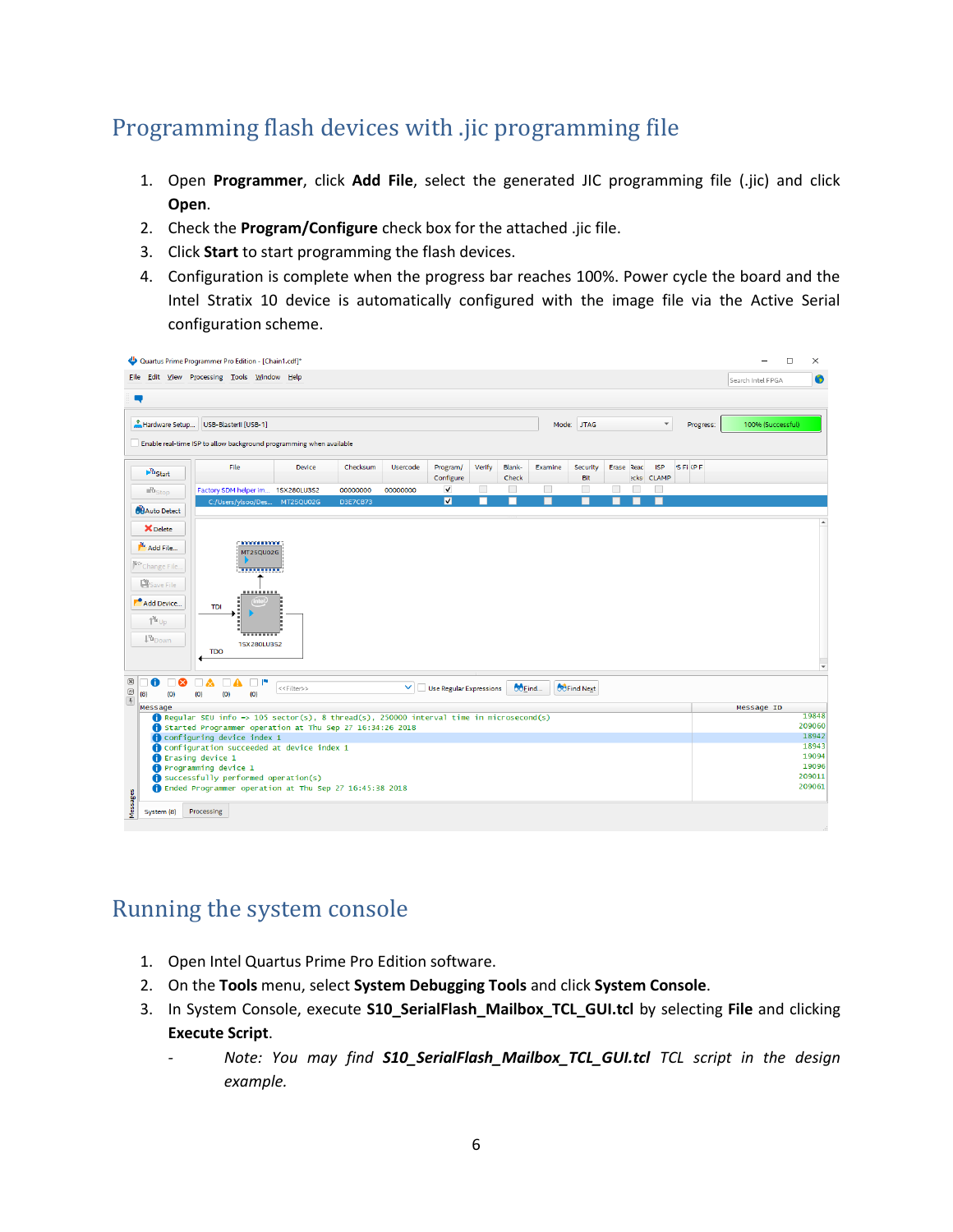- 4. A Graphic User Interface (GUI) will be opened and we may perform some simple operation such as read flash devices ID, read and write from and to flash devices.
- 5. To write RPD into flash devices, select **Write\_RPD** tab in the GUI and fill in the information in the GUI such as base address for **csr**, **rd\_mem** and **wr\_mem**, start address to 0x00000000 and the RPD file name.
	- *- Note: Base address for csr, rd\_mem and wr\_mem must be the same as base address configured during the Serial Flash Mailbox Client Intel FPGA IP initialization.*
- 6. Click **Write RPD** button to execute RPD writing.
	- *- Note: Writing of RPD file to flash devices might takes some time. Please do not disconnect the Intel FPGA Download Cable II or perform any memory operation to avoid failure in writing .rpd programming file.*
- 7. The **Status** bar in the GUI will inform user once the .rpd programming is successfully written into the flash devices, user may power cycle the devices to see the design change.

| System Console - S10 Serial Flash Mailbox IP Tool                                              |                                                                                                                                                                                                                                                           |                                                                                                                                                                   |
|------------------------------------------------------------------------------------------------|-----------------------------------------------------------------------------------------------------------------------------------------------------------------------------------------------------------------------------------------------------------|-------------------------------------------------------------------------------------------------------------------------------------------------------------------|
| File Tools Help                                                                                |                                                                                                                                                                                                                                                           |                                                                                                                                                                   |
| ♂<br>System Explorer                                                                           | S10 Serial Flash Mailbox IP Tool $\Box$ X<br><b>Toolkits</b>                                                                                                                                                                                              |                                                                                                                                                                   |
| $\frac{E}{2}$ connections<br>Ė.<br>devices<br>国<br>designs<br>design_instances<br>国<br>scripts | S10 Serial Flash Mailbox IP Tool<br>IP Base Address:<br>Status:<br>CSR Addr Base:<br>Write Addr Base:<br>Read Addr Base:<br>Basic_Operation Write_RPD<br>Write RPD<br>Status:<br>Start Address (0x00000000 for AS Mode):<br><b>RPD File:</b><br>Write RPD | 0x00000000<br>0x00000240<br>0x00000248<br>RPD is successfully written! Please power cycle the board and restart the tools.<br>0x00000000<br>18_0_SFMB_v2_auto.rpd |

#### <span id="page-6-0"></span>References

• Stratix 10 Serial Flash Mailbox Client Intel FPGA IP Core User Guide [https://www.intel.com/content/www/us/en/programmable/documentation/kcn151919978380](https://www.intel.com/content/www/us/en/programmable/documentation/kcn1519199783802.html) [2.html](https://www.intel.com/content/www/us/en/programmable/documentation/kcn1519199783802.html)